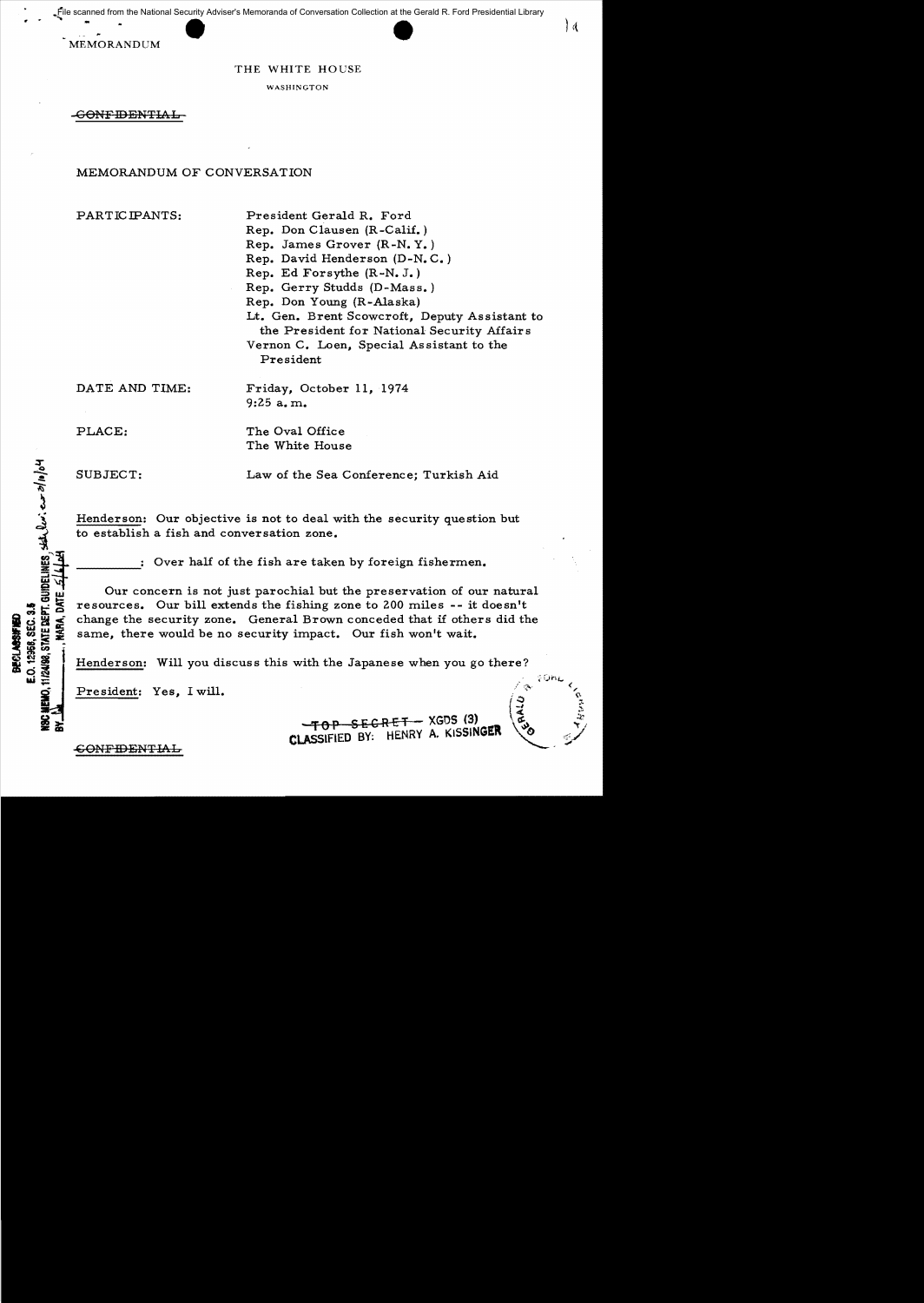#### CONFIDENTIAL

., .

i

Studds: Haddock are now extinct. Now the Japs are going into our halibut area. We have to zone the fish before it is too late.

President: Are we unique in that we have the only fishing bank?

: We have been wringing our hands for 12 years. If we can't propagate the species we may not be able to eat. Halibut, hake are affected.

Henderson: Can you get a moratorium from the Soviets and Japanese until the negotiating process is completed? This bill just has an interim solution until the international solution is settled.

If you can tell us the Soviet Union won't come into our area until after the treaty is worked out, that would help.

We are asking them to hold up in our bill until there is a settlement. It would not prevent fishing.

. President: Let me lobby a bit on another matter **--** Turkish aid. If you take away our ability you will hurt the Greeks. If you give us to December 17, you will help the Greeks. We are the only country with leverage with the Turks. They are prepared to make some concessions, but the Greeks don't want them until after the elections. The Turks have agreed to generous concessions. They could take actions which could undermine NATO. I will veto if I don't get the Mansfield amendment.

------ : Can we tell our colleagues?

President: Sure. I tell everyone the same.

Henderson: On the fisheries, can we tell the press you will take this matter up with the Japanese and the Sovi et Union?

President: Yes.

GONE IDENTIAL

•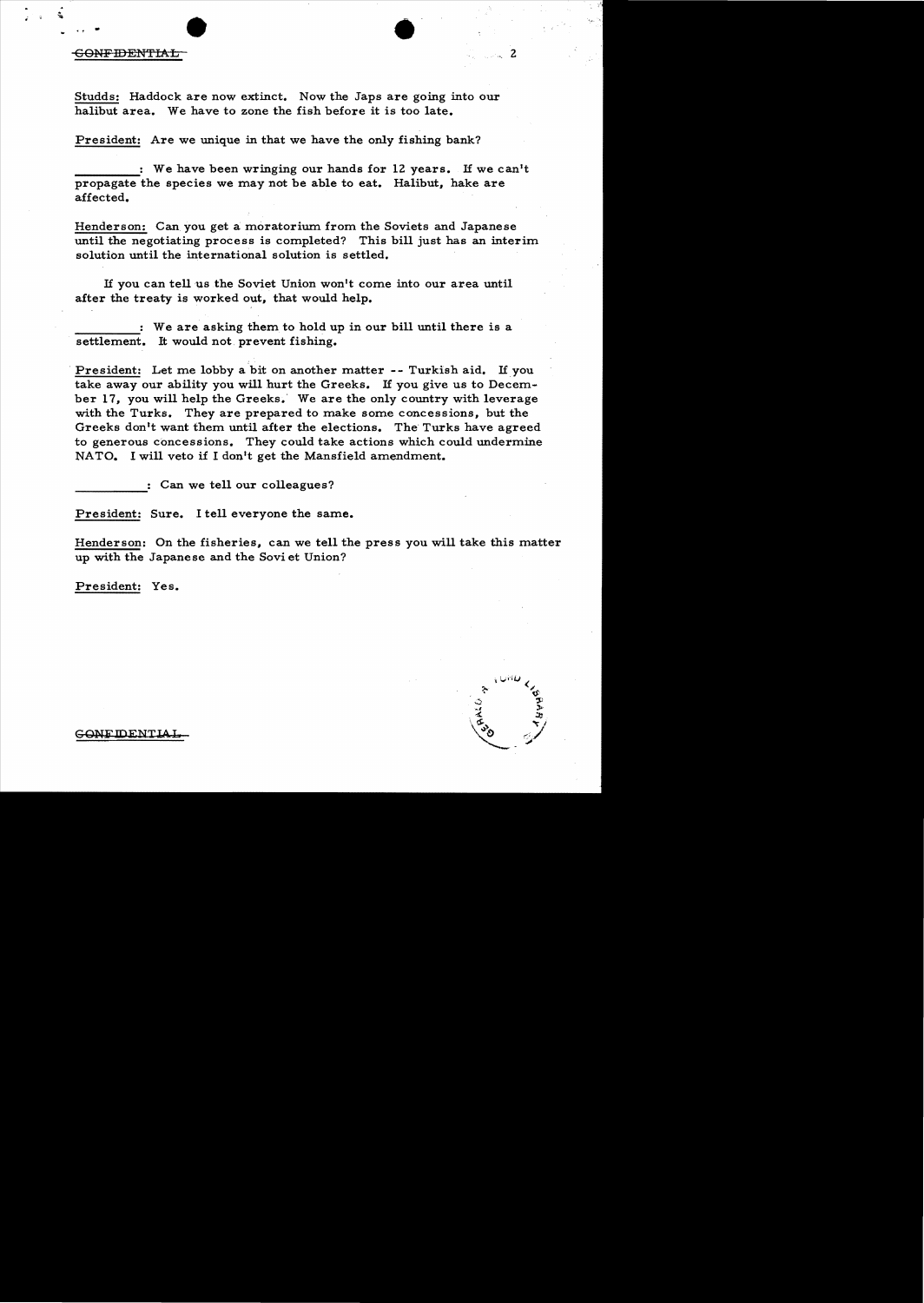| and the control of                  |                                      |  |              |
|-------------------------------------|--------------------------------------|--|--------------|
|                                     | THE WHITE HOUSE<br><b>WASHINGTON</b> |  |              |
|                                     |                                      |  | Date $10/10$ |
|                                     | TO: General Brent Scowcroft          |  |              |
| VERN C. LOEN $\sqrt{\ell}$<br>FROM: |                                      |  |              |
| Please Handle                       |                                      |  |              |
| For Your Information X              |                                      |  |              |
| Per Our Conversation                |                                      |  |              |
| Other:                              |                                      |  |              |

\*\*\*\*\* Rep. Don Young (R -Alaska) asked later to be added.

 $\sim$ 

VL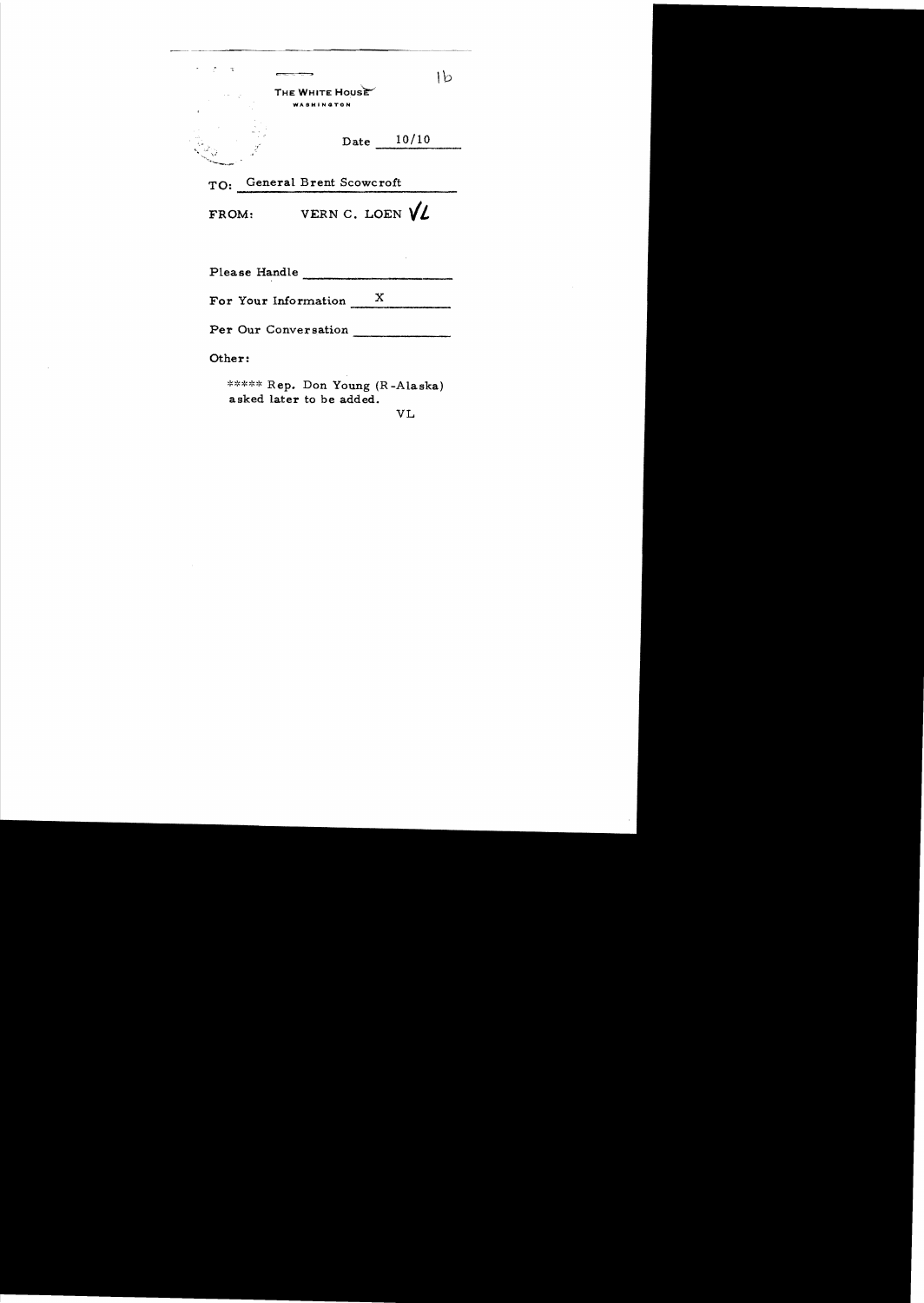### THE WHITE HOUSE

WASHINGTON

October 10, 1974

MEETING WITH SIX MEMBERS OF CONGRESS RE LAW OF THE SEA CONFERENCE October 11, 1974 9:25 A.M. (10 Minutes) The Oval Office

> Via: William E. Timmons William  $\overline{r}$ . Friedersdorf  $\overline{\mathcal{U}}$ . From: Vern Loen  $\mathcal{U}$

I. PURPOSE To discuss the pros and cons of ZOO-mile ocean fishing limit favored by these Congressmen.

## II. BACKGROUND, PARTICIPANTS & PRESS PLAN

- 
- A. Background: 1. By letter dated August 21, 1974, these Members asked for a meeting with the President to discuss the stalemated United Nations Law of the Sea Conference recently concluded in Caracas, Venezuela. There was little agreement on fisheries jurisdiction and conservation measures.
	- 2. These Members all represent coastal districts with important fishing industries. The concept of a ZOO-mile ocean fishing limit is very popular with them and their constituent s.
	- 3. Senator Warren Magnuson recently succeeded in heading off legislation to establish the ZOO-mile limit for the United States. Such a step has also been taken unilaterally by a number of nations to control flagrant fishing abuses by foreigners.



". .. .. .' " ' - \e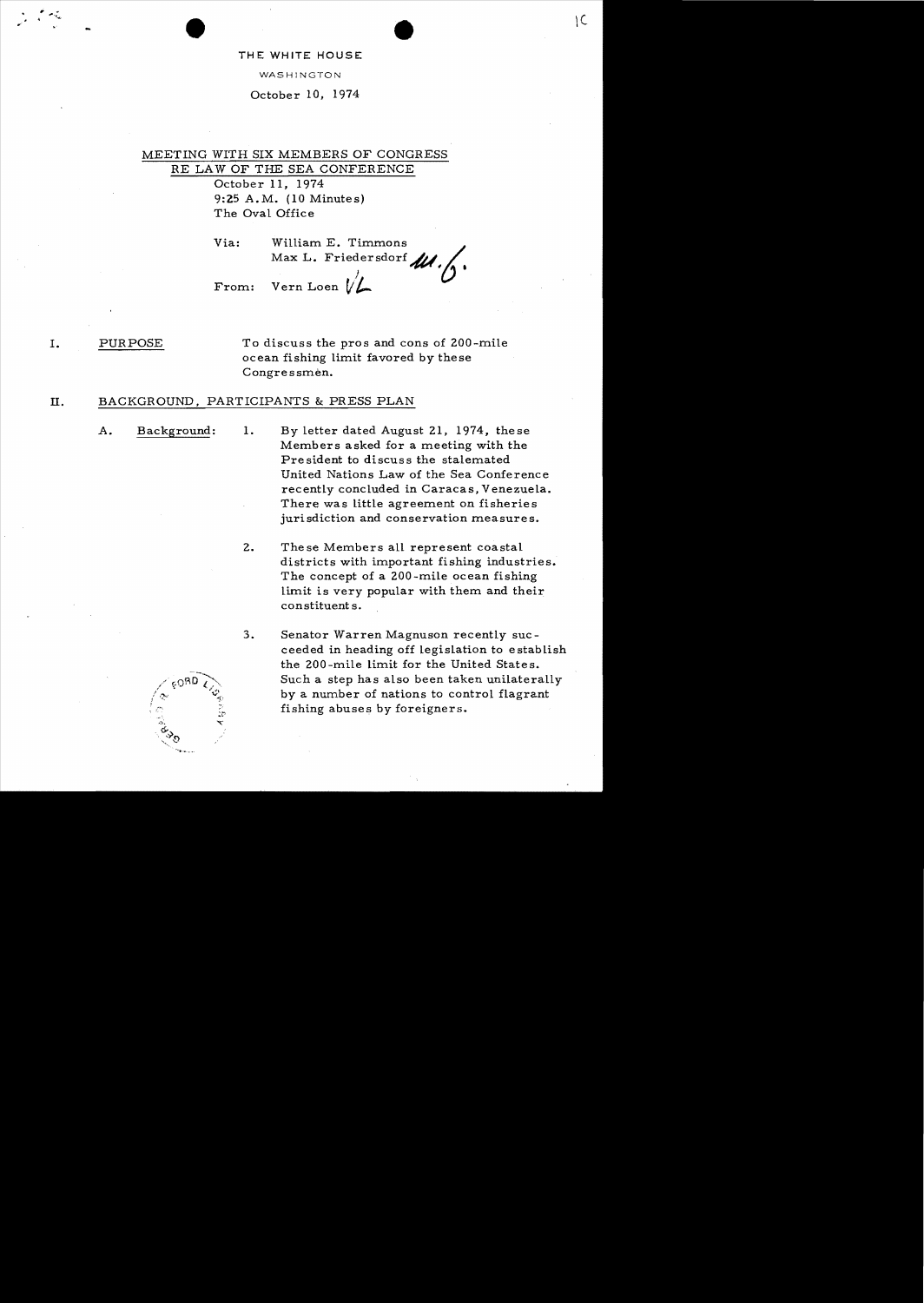## B. Participants: The President

Rep. Don Clausen (R -Calif. ) Rep. James Grover (R -N. Y. ) Rep. David Henderson (D -N. C. ) Rep. Ed Forsythe (R -N. J. ) Rep. Gerry Studds (D-Mass. ) Rep. Don Young (R -Alaska) General Brent Scowcroft (NSC) Vern Loen (Staff)

C. Press Plan: White House photo only (at their request).

# m. TALKING POINTS

- 1. Gentlemen. I am sorry it has taken so long to set up this meeting because I know the abuse of fishing right off our coasts is of vital concern to each of you.
- 2. General Scowcroft and I are certainly sympathetic toward your concerns; however. we also are most cognizant of the international implications of a 200 -mile limit.
- 3. I shall be discussing this subject with the Japanese leaders during my forthcoming visit. You may be sure that your views will be kept in mind as our policy is formulated.



 $-2 -$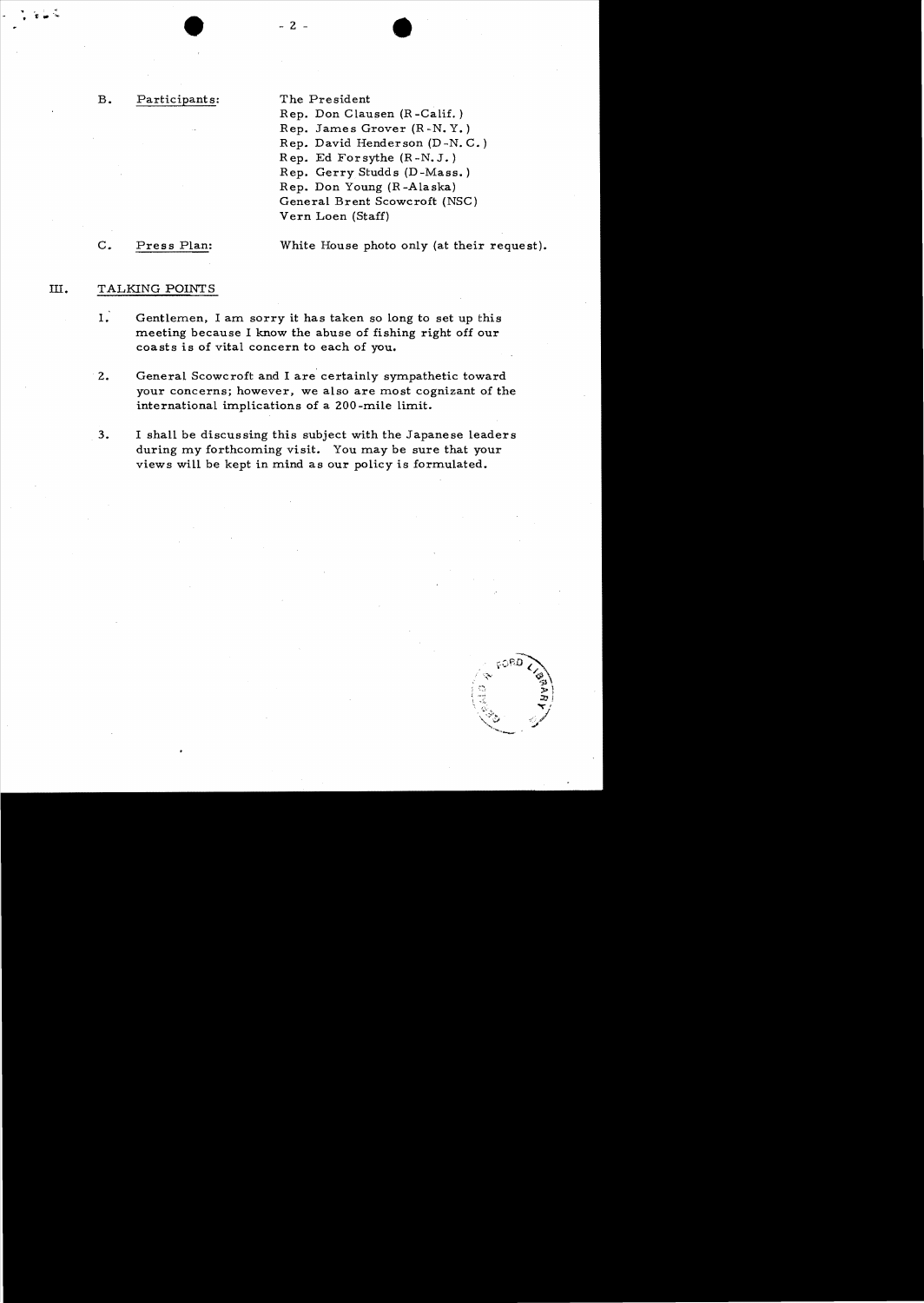$1630 - \frac{1}{4}$  has Ford retire P/Fishines Compressione  $\sqrt{2}$ Hanken On mychin not to don't we far and grantis but to not a pick a consecution you USSRO - "1 of feel toler for famiga feelen Om coman is not peet paratical but preservation of maternal desires. It Om hill igetternels fristing gove to zoo-charger change secont good, & Gran Krown concreted that if veros did a some, there could be no sermonty rapart. One fish work work. He des - US IM. you d'as une W/ Jeg on Studio termes paintvele one went extent. Nous joyer are join who am habbut. We have to some a fish been it to late. P. One we unique in Fat us have a only floring <u>Iomh.</u> Oue hom homme eniging and humb for 12 years If we can't propogate a speak we may not the oldert eat. Helebert, Hake. Homborn - Can you get a marchin for sox page has one & intercin solution with not of the is settled. Jegan contill us 6 50 unit enu ins and one with tresp, that would help We asking to hold up in one hill watil settlemment, It would not prevent faction probing Let me lothy. If you take danny and durcht you will prout a Cruster of your give us Die 17 -jean with July a Cristian That Cove aul éventy es/lemage w/Turks, They<br>aux preparads nationalements, identified

**DECLASSIFIED** E.O. 12958, SEC. 3.5 NSC MEMO, 11/24/98, STATE DEPT. GUIDELINES, state lev. eur  $3/10/04$ <br>BY LA \_\_\_\_\_\_\_\_\_\_\_\_\_\_, NARA, DATE  $\frac{5}{4}$